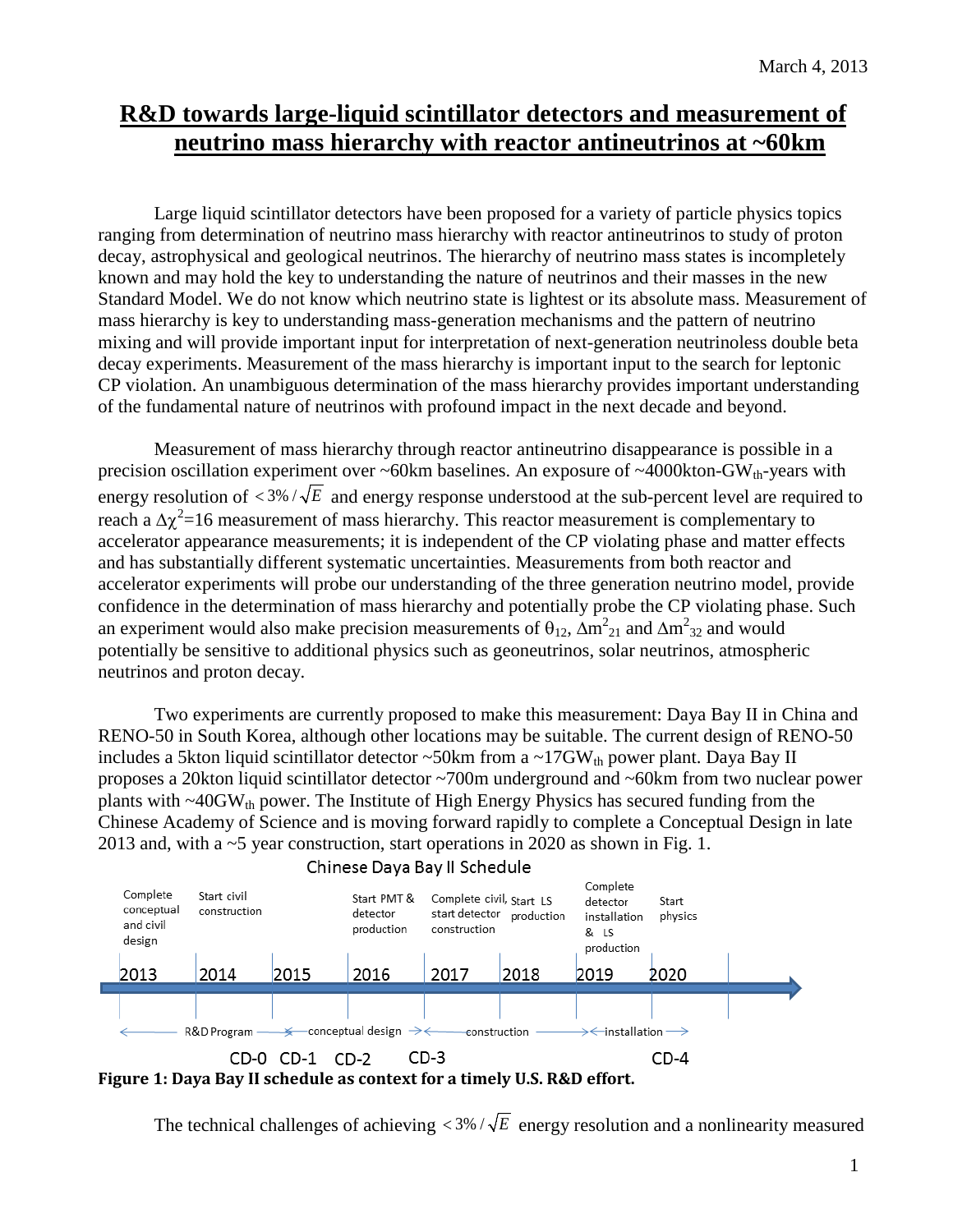to a fraction of 1% over the detector volume are daunting. We propose extensive R&D on the key components of such an experiment to establish feasibility of the required energy response. Successful conclusion of this R&D would enable a reasoned U.S. decision as to whether to proceed with an experiment. The institutions proposing this R&D plan have a wealth of experience in neutrino physics and reactor neutrino physics in particular. The current effort includes groups at BNL, UCB/LBNL, Cincinnati, Hawaii, Hawaii Pacific, Houston, IIT, Illinois, Princeton, RPI, Washington, William & Mary and Wisconsin that have been involved in the recent discoveries in neutrino physics and have made critical contributions to the Daya Bay, Super-K, GALLEX, KamLAND, LBNE, MINOS, MicroBooNE, SNO+ and SNO experiments. The groups involved in this effort are well placed to pursue the proposed  $R&D$  in a way that capitalizes on each group's strengths. This  $R&D$  is of significant value to the U.S. Intensity Frontier program in addition to its generally useful detector development. The aggressive Chinese Daya Bay II schedule establishes a benchmark for U.S. competitiveness in an international context. The timeliness of a measurement will be important not only for its scientific impact but also for planning the future direction of neutrino physics.

Table 1 summarizes the funding request for the R&D tasks described in this proposal. Individual tasks and budgets are discussed in the following sections.

| <b>R&amp;D Tasks</b>       | <b>FY 2013</b> | <b>FY 2014</b> | <b>FY 2015</b> | <b>Total</b> |
|----------------------------|----------------|----------------|----------------|--------------|
| <b>Liquid Scintillator</b> | 205            | 560            | 590            | 1,355        |
| <b>PMTs</b>                | 230            | 365            | 365            | 960          |
| <b>Calibration</b>         | 270            | 420            | 395            | 1,085        |
| <b>Electronics</b>         | 155            | 340            | 340            | 835          |
| <b>Simulations</b>         | 35             | 355            | 330            | 720          |
| <b>Project Development</b> | 105            | 260            | 260            | 630          |
| <b>TOTAL</b>               | 1,000          | 2,300          | 2,280          | 5,585        |

**Table 1: Budget Request Summary Table (**all amounts are in FY13 \$K)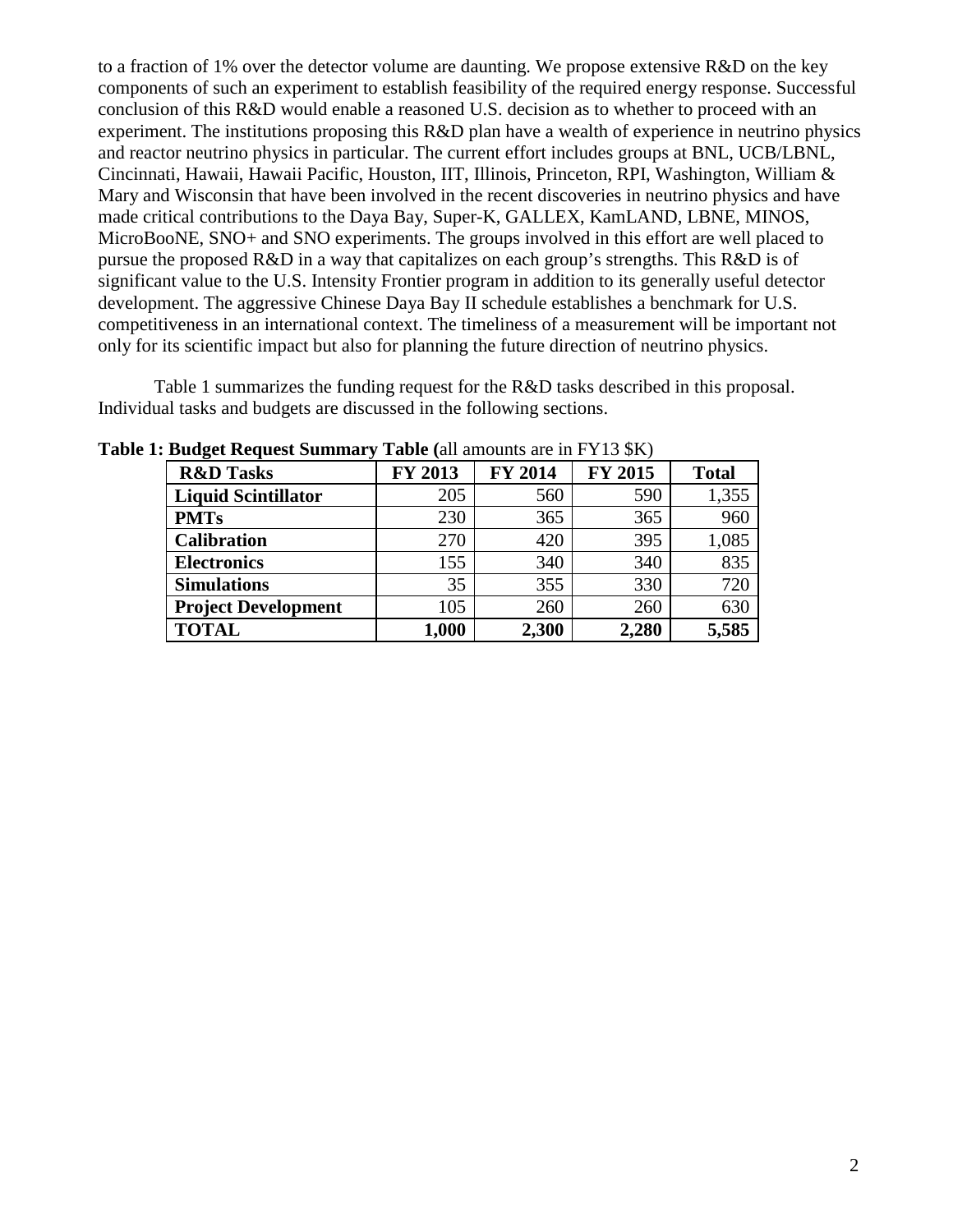## **I. Research & Development Plan**

This R&D plan outlines a vigorous program to establish the viability of a ~60km reactor neutrino disappearance measurement of the mass hierarchy with a large liquid scintillator detector. We plan detailed simulations to optimize detector designs. We plan research to develop stable liquid scintillator with high light output and long attenuation length, improved light detection efficiency, high precision energy calibration and highly linear electronics with large dynamic range. This R&D will address and resolve critical scientific and technical issues and associated risks. This effort will require  $\sim$ 2 years, leading to a possible determination of Mission Need (CD-0) in  $\sim$ FY 2015.

#### I.1: Liquid Scintillator R&D (BNL, Hawaii Pacific U., U. Hawaii, U. Washington)

Multi-kiloton scintillation detectors for high-precision reactor antineutrino oscillation experiments must satisfy a number of stringent scintillator requirements: chemical stability for the life of the experiment, high scintillation light output and long attenuation length. Various organic liquid scintillators (LS), such as linear alkyl benzene (LAB), 1,2,4-trimethylbenzene (or pseudocumene, PC), phenylxylylethane (PXE) and phenylcyclohexane (PCH), each typically in combination with a fluor (e.g. PPO) and a wavelength shifter (e.g. bis-MSB), have been used in reactor experiments because they produce large numbers of photons for low energy reactor antineutrino interactions (few MeV) detected via the inverse beta-decay reaction. The antineutrino signal is a coincidence between a prompt positron and the delayed capture of a neutron on a free proton in an (n,γ) reaction after thermalization in the LS. This delayed coincidence tag of the 2.2MeV neutron capture gamma in a ~200-µs window after the positron serves as a powerful tool to reduce random background.

The key liquid scintillator requirements are:

- a) High intrinsic light-yield:  $\geq 15,000$  scintillation photons per MeV
- b) Superior optical attenuation length of 30m or better.

The latter is particularly crucial for a multi-kton scale detector. Daya Bay uses LAB doped with 3g/L PPO and 15mg/L bis-MSB that emits ~10,000 scintillation photons per MeV and has an attenuation length of  $\sim$ 18m at the emission wavelength of 430nm. This scintillator gives  $\sim$ 220 p.e./MeV (at  $\sim$ 12%) photo-coverage); an energy resolution of  $7.5\%/\sqrt{E}$ . KamLAND's scintillator contains 20% pseudocumene in 80% normal-dodecane (nD) doped with 1.52g/liter PPO without a wavelength shifter. Overall KamLAND got 250 p.e. (34% photo-coverage) per MeV with 6%/ $\sqrt{k}$  energy resolution. None of the known scintillator combinations achieve the requirements for a long-baseline experiment. Extensive R&D activities are needed to optimize liquid scintillator performance and assess its feasibility for such an experiment.

The proposed R&D tasks are:

1. Purification of the scintillator, fluor, wavelength shifter mixture. We will control scintillator impurities (e.g. non-radioactive chemical species that adversely affect optical properties) and develop methods to remove and assay residual radioactive contaminants, mainly from the naturally occurring <sup>238</sup>U and <sup>232</sup>Th decay chains. Characteristically, liquid scintillator purchased from industry has an attenuation length of ~10m with most impurities introduced during the production process. The best optical attenuation length achieved for a liquid scintillator is  $L_{attn} \sim 20$ m at 430nm (LAB, after extensive purification). Several technologies, such as vacuum distillation (SNO+, KamLAND, Borexino) or column extraction (industrial, petrochemical) can improve optical transmission. A combination of extraction column during the distillation phase might further improve the transparency. Another approach is the use of high-purity starting materials (e.g. nD instead of mineral oil for LAB) as the feedstock for scintillator production such that cleaner liquid can be obtained. Other means of purification by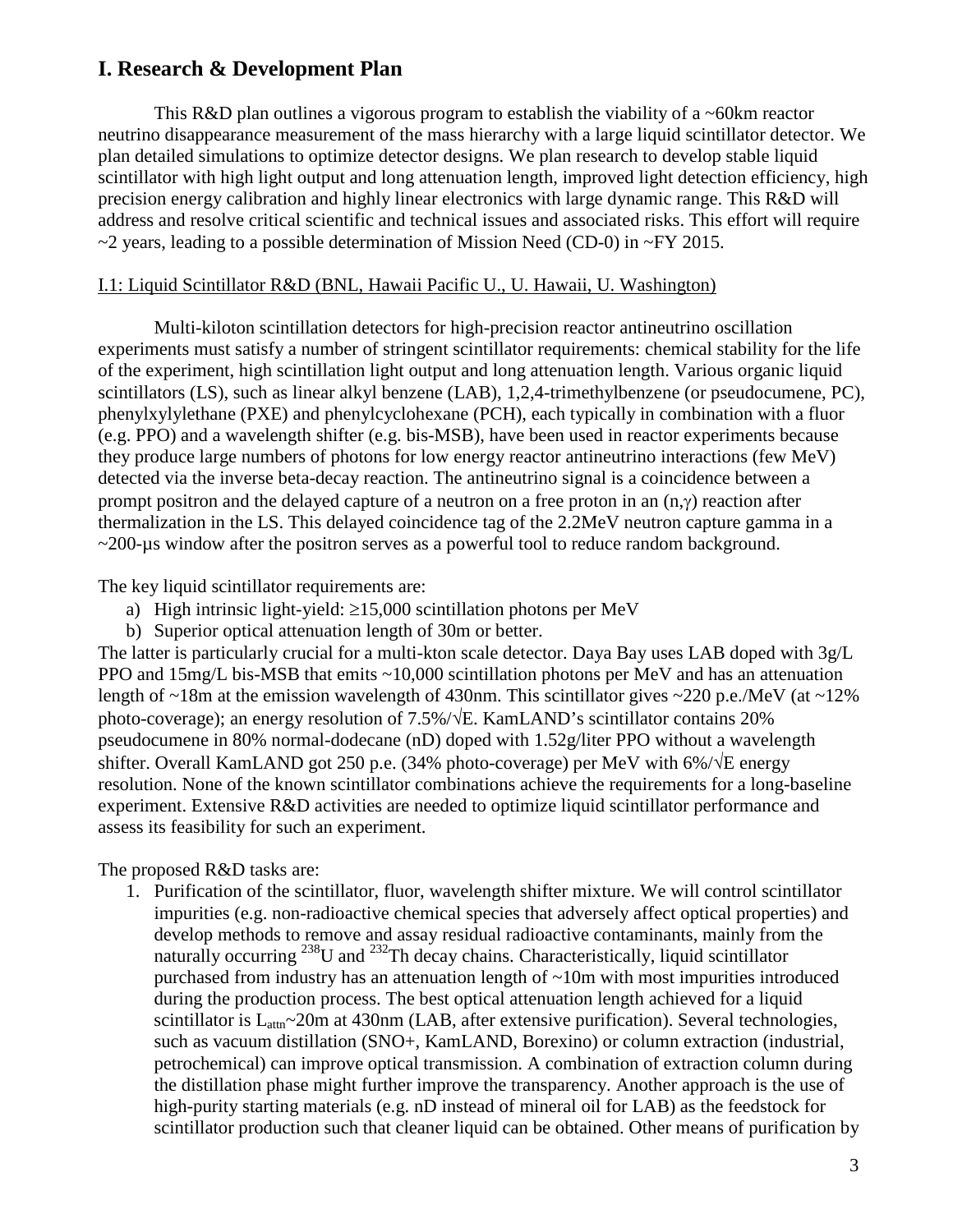separation resin or solvent washing will be tested. For instance, PPO (known to be a dirty material) can be cleaned by water-washing, recrystallization or solvent-distillation.

- 2. Search for a new cost-effective scintillator that can be mass-produced. Pseudocumene was selected by early experiments (Palo Verde, CHOOZ) due to its large scintillation output; however, it has a low flash point and poor material compatibility, thus a second, non-aromatic solvent (mineral oil or n-dodecane) has to be added to offset those effects. Such mixtures degrade the light-yield and complicate the scintillator handling (binary system). Instead, LAB with mild reactivity and high flash point (singular system) has been chosen by current experiments (Daya Bay, RENO and SNO+). LAB is the end result of extensive R&D by SNO+, including a search of commercially available scintillators. We propose a similar, improved survey of commercially available liquid scintillators.
- 3. Large Stokes-shift fluorophores. Most liquid scintillators have long optical transmission in the region of 440–550nm (e.g. LAB has  $L_{\text{attn}}$ ~30m measured at 450nm emission) where the PMT has good QE. Identification of fluor/shifter combinations with high light-yield through comparison of fluorescence emission and intrinsic light-yield is the main objective of this task.
- 4. Temperature effects and time dependent characteristics. Significant improvement in liquid scintillator light yield could be achieved by lowering the temperature (e.g. ~5% more light at 10°C compared to 20°C measured by IHEP). We propose to confirm the temperature dependence and study time dependent characteristics of LS along with possible pulse shape discrimination of different scintillator samples. Pulse shape discrimination may play an important role in intrinsic background rejection in large liquid scintillator detectors. We will finalize the LS temperature and pressure dependence effects utilizing upgraded apparatus previously used for Hanohano R&D.
- 5. Light-yield measurements. Quenching reduces scintillation light output. The light-yield of scintillators will be screened at BNL with different radioactive sources:  $\alpha$ ,  $\beta$  and  $\gamma$ . The selected scintillators will then be sent to U. Wash. for systematic study of the light yield as a function of electron energy. The energy response of the liquid scintillator is input to the MC.
- 6. This detector is likely to be the largest scintillator detector built in the next 5 years. One potential problem is that laboratory equipment is normally not comparable in size to the detector. This creates ambiguity when extrapolating laboratory measurements to the detector; for instance, Daya Bay and KamLAND observed 10~15% more scintillation light in the detector than in laboratory measurements. This is likely due to re-absorption/emission or scattering of light propagating through the scintillator. We propose to build a one-dimensional tube with length close to the detector size to (1) investigate light propagation mechanisms as a function of path-length and (2) verify photoelectron yield at  $\sim$ 20m.

| <b>Budget Item</b> | FY 2013 | <b>FY 2014</b> | FY 2015 | <b>Total</b> |
|--------------------|---------|----------------|---------|--------------|
| Personnel          | 60      | 430            | 440     | UCU. I       |
| M&S                | 45      | 130            | 150     | 325          |
| Totals             | 205     | 560            | 590     | 1,355        |

**Table 2: R&D Task for Liquid Scintillator — Budget by Fiscal Year (**all amounts are in FY13 \$K)

## I.2: PMT R&D (BNL, Hawaii, Houston)

PMT R&D will focus on several key components: light collection efficiency, mechanical performance, magnetic shielding and optoelectronic performance. Studies of light collection efficiency will focus on Winston cones, verification of PMT mechanical performance will focus on hydrodynamic simulation and optoelectronic performance will focus on magnetic shielding, ringing, overshoot and base nonlinearity.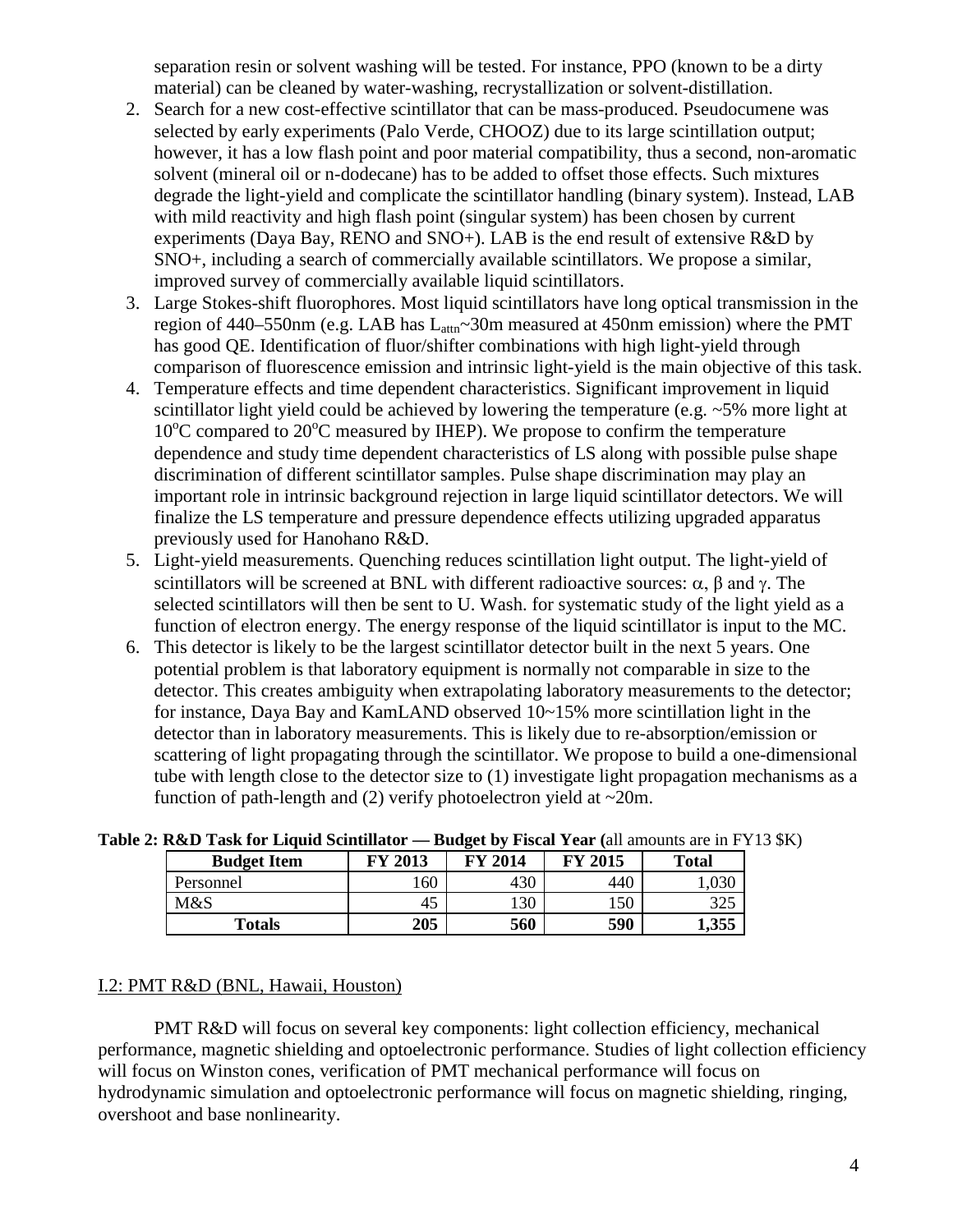### 1.2.1: Winston cones (Hawaii)

Winston cones have been utilized to increase light detection efficiency using specular reflection from metallic, mirror-like ellipsoidal surfaces and funneling light toward PMT photocathode surfaces. The current detector design requires ≥80% photocathode coverage and Winston cones may prove to be an attractive option to collect light lost in the spaces between PMTs. While Winston cone design for flat non-imaging surfaces is well understood, collecting light on the spherical PMT surface is not only a function of the shape of the Winston cone but also of the photocathode surface and any spatial non-uniformity in photocathode detection efficiency. The University of Hawaii group (task led by J. Maricic) proposes to design Winston cones that will utilize the leftover space between PMTs and reduce the risk of PMT implosion chain reactions. Simulation studies will address potential issues with timing, light yield non-uniformity, photocathode non-uniformity and their effects on detector performance. This work will build on Winston cone design and prototyping for the Water Cherenkov option of LBNE by J. Maricic. Simulation studies showed that Winston cones not only increase light detection efficiency but the improved light collection leads to a number of benefits such as significantly improved energy resolution, vertex reconstruction and pulse shape analysis.

A key requirement for mass hierarchy sensitivity is excellent energy resolution, requiring bright scintillator and excellent light collection efficiency. SNO and Borexino have successfully implemented light concentrators to enhance light collection by as much as 1.3 to as much as 2.5 times at just a few percent of the PMT channel cost. The enhancement factor is a function of PMT geometry, spacing and fiducial volume. Following experience of previous experiments a number of simulation studies must be performed to optimize light concentrator design to best achieve the physics goals:

- a) Simulations specify the geometry, including length and geometric field of view for light concentrators, based on:
	- Needed light collection efficiency.
	- Calculation of the spatial non-uniformity with and without Winston cones.
	- Calculation of the fiducial volume increase by overlapping angular coverage as a function of increase in the number of PMT channels.
	- Study effects of the light reflection from the concentrators back into the detector.
	- Study energy response uniformity.
	- Study PMT angular acceptance.
- b) Experimental studies:
	- Compatibility and aging of proposed materials: measure radioactivity levels and long-term stability in liquid scintillator against leaching and changes in light collection efficiency.
	- Light concentrator material choice (aluminum, silver), single vs. multiple coating layers and coating thickness to maximize reflectance at a wide variety of angles.
	- Light concentrator production procedures: spinning, polishing, spraying and anodization.
	- PMT timing and dark rate change.

We propose to specify the device geometry in year 1 with simulations and initial measurements. Close collaboration with the detector simulation group is expected, starting with identification of the PMT size and type. Work in years 2–3 will be devoted to experimental studies, including cost estimates and a plan to interface with the PMT construction schedule.

## 1.2.2: PMT Mechanical simulation (BNL)

Large format photomultiplier tubes (PMTs) are key components and cost drivers for a large liquid scintillator detector to measure mass hierarchy. The PMT mechanical performance task (led by J. Ling and N. Simos) proposes to use modern hydrodynamic simulation code to check PMT mechanical performance, including survival of an assembled PMT array under significant hydrostatic pressure and subjected to shock waves caused by the failure of a single PMT.

Large format semi-hemispherical PMTs are leading candidates for a detector. Following the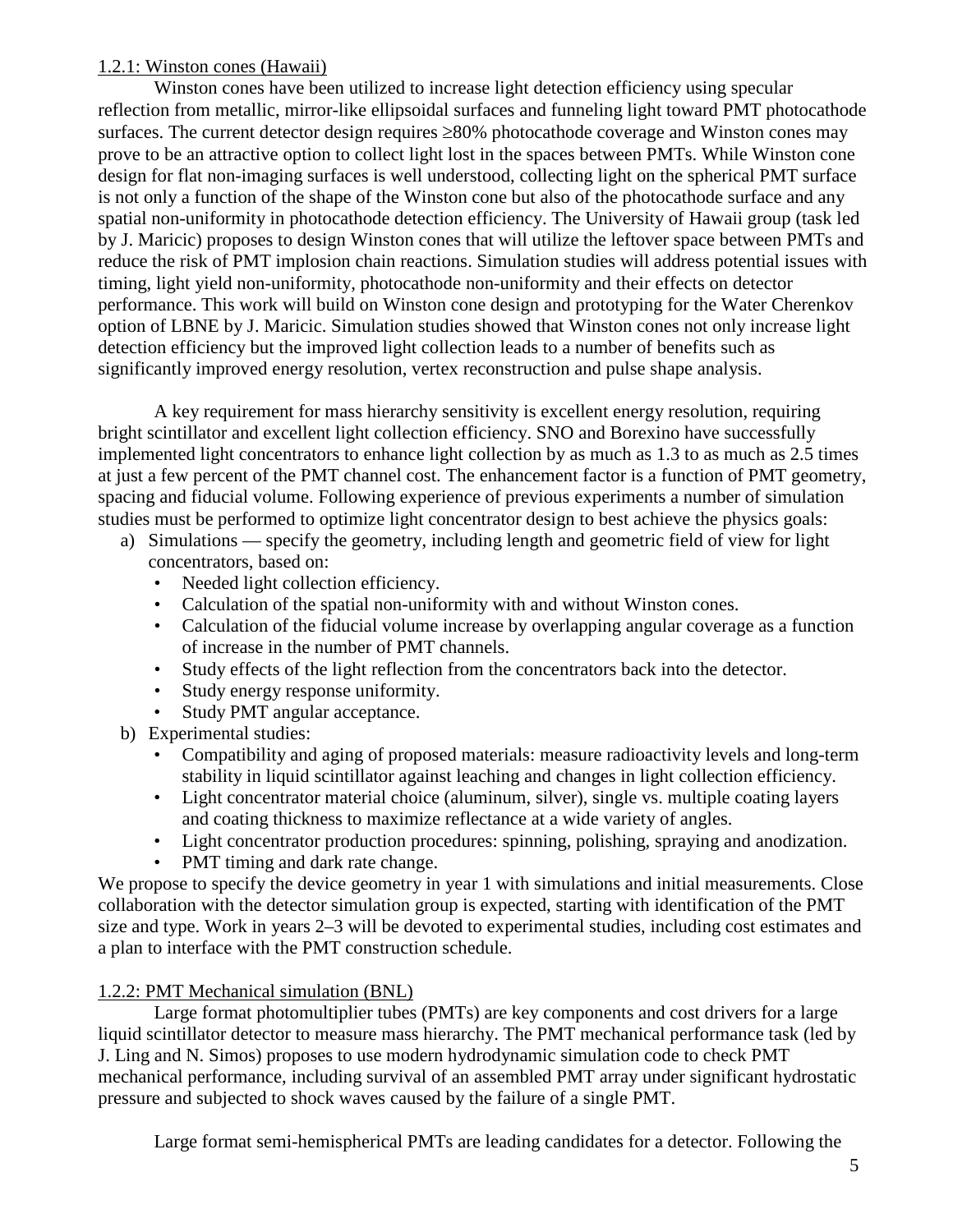Super-Kamiokande incident, the ability of PMTs to withstand hydrostatic pressure has become a critical issue for any large detector readout by PMTs. A combination of chemistry of the PMT glass in liquid aided by the external stress will induce corrosion. Even with good quality control, microscopic cracks in the PMT glass act as concentrators of stress and have the potential of propagating a macroscopic crack. Once the concentrated stress exceeds the fracture strength of the glass, a macroscopic crack will rapidly propagate across the glass thickness resulting in an implosion. In a large volume of water under pressure the inward rushing of water following implosion will result in an outward going shock wave front. The propagating shock wave can impact neighboring PMTs with enough force to cause them to fail, leading to a cascade failure. High-fidelity simulations on an array of bare PMTs at BNL showed that cascade failure is possible for certain PMT array configurations.

Based on PMT implosion tests at both the Naval Underwater Warfare Center (NUWC) and BNL for LBNE [1, 2], we understand basic characteristics of PMT implosions and effective techniques to mitigate the risk of a "chain-reaction". More importantly our high-fidelity hydrodynamic simulation results agree with the experimental data. They show that that cascade failure is possible for certain PMT array configurations. With the LBNE results and hydrodynamic simulation, we can predict results for the large liquid scintillator geometry with its potentially different glass properties.

Based on prior experience a number of simulation studies must be performed to address PMT mechanical performance:

- Further simulation tuning to better match the LBNE test data.
- Conduct dedicated impact tests to measure PMT glass fracture properties for simulation input.
- Simulate and analyze the PMT mechanical stress.
- Simulate the shock wave created by a single bare PMT implosion under pressure.
- Simulate the shock wave created by one single PMT implosion with protection.
- Simulate the possible "chain-reaction" with PMT arrays.
- Iteration of simulation with variation of PMTs and assemblies.

To enhance existing computational capabilities and to enable multi-faceted sensitivity analyses of PMT arrays to provide design guidance, we propose to purchase and install multiple code licenses in a dedicated high power computer to speed up simulations. Year 1 will focus on single PMT implosion and years 2–3 will focus on multiple PMTs, including a PMT assembly.

#### 1.2.3: PMT Magnetic Shielding & Signal Characterization (Houston)

PMTs are susceptible to magnetic fields, such as the Earth's field. PMTs studied for Daya Bay showed charge collection variation as large as 50% depending on orientation of the PMT with respect to the Earth's field. This will introduce sizable non-uniformity in the energy response of a large scintillator detector, a challenge to achieving the required mass hierarchy energy resolution.

One solution is local shielding of PMTs against magnetic fields with a high permeability sheet wrapped around the PMT. Daya Bay utilizes a flexible alloy (FINEMET) with high saturation magnetic flux density, low core loss and high permeability. The thin conical shield is wrapped around the PMT up to the PMT bulb equator. Charge collection variations are reduced by a factor of 3–4 [3]. The residual variation may still be too large though. Increasing shield coverage will affect light collection, so a new material or configuration is needed. Another solution is a compensation coil to cancel the Earth's magnetic field throughout the detector as was adopted by Super-Kamiokande and studied by the LBNE WCD. There are advantages and disadvantages for each method.

We propose to carry out extensive tests at the University of Houston to find the best shielding solution. Signals from candidate PMTs with controlled light sources will be measured to compare various shielding methods. The effects of residual charge collection variation due to Earth's field on energy resolution will be simulated. In conjunction with the magnetic shield study, we will also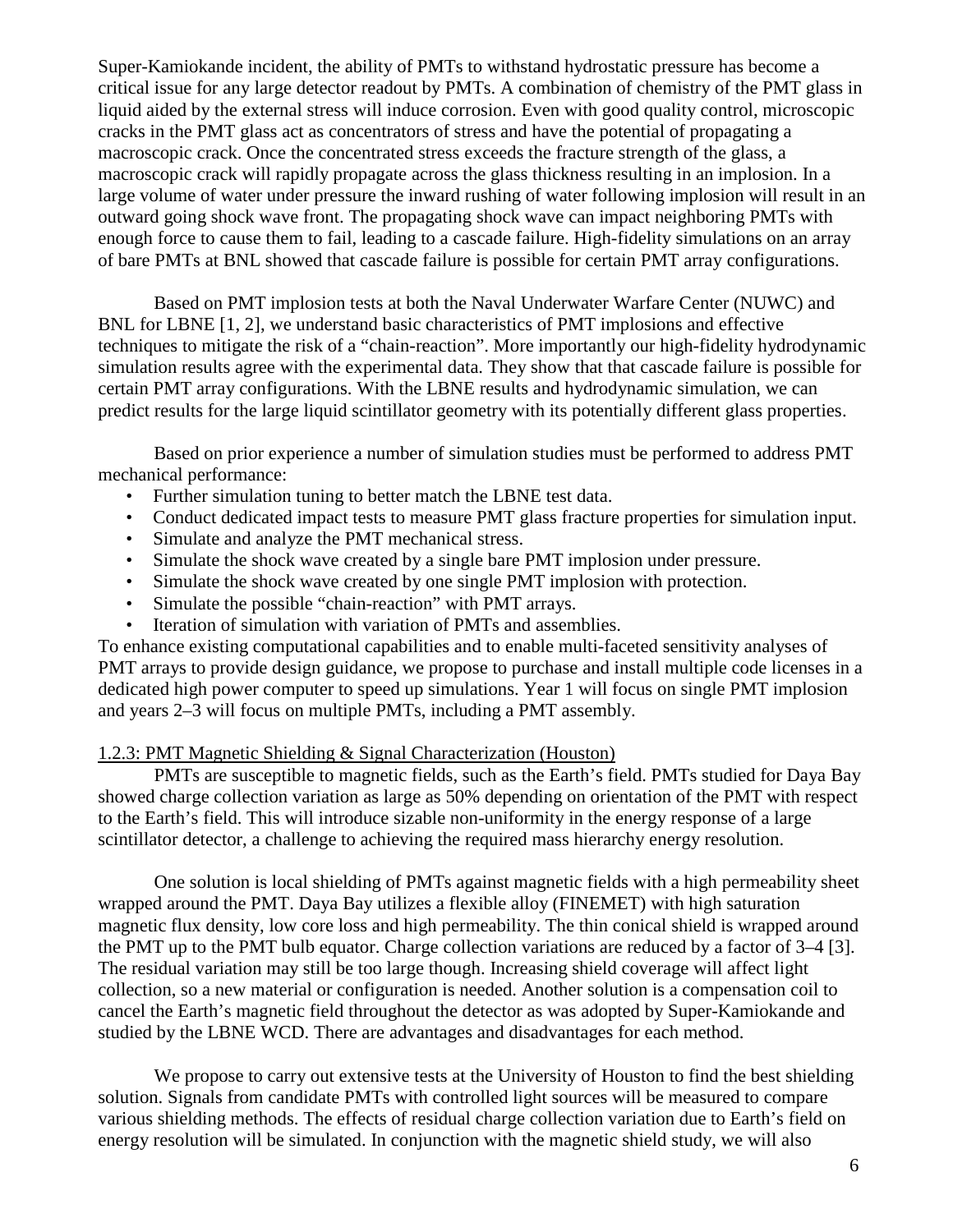characterize the performance of candidate PMT and base. Effects such as ringing [4], overshoot and electronic nonlinearity may affect the energy resolution of low-energy events and the ability to measure through muons adequately because of the large range of energy deposition.

We propose to support a postdoc 3 years to carry out the R&D. The postdoc will spend half of his/her time initially on lab work and the rest on simulation. Dawei Liu at the University of Houston has experience in similar studies for Daya Bay, and will provide assistance and scientific oversight. The M&S, estimated at \$10k per year, includes a dark box with controlled light source and magnetic shielding materials. Existing electronics and DAQ hardware at Houston will be used for these studies. It is assumed that candidate PMTs and bases will be available.

| . KWD 1098191 11911 KWD | <b>Duuget</b> by Thouar Tear (all allionites are in T T To $\phi$ ix) |                |                |              |
|-------------------------|-----------------------------------------------------------------------|----------------|----------------|--------------|
| <b>Budget Item</b>      | FY 2013                                                               | <b>FY 2014</b> | <b>FY 2015</b> | <b>Total</b> |
| Personnel               | 140                                                                   | 305            | 305            | 750          |
| M&S                     | 90                                                                    | 60             | 60             |              |
| <b>Totals</b>           | 230                                                                   | 365            | 365            | 960          |

**Table 3: R&D Task for PMT R&D — Budget by Fiscal Year (**all amounts are in FY13 \$K)

A full-scale test of the PMT configuration at NUWC is not included in this budget. Such a test program may be warranted. The CRADA between Brookhaven Science Associates (operator of BNL) and NavSea (operator of NUWC) remains active and further testing would be within its scope. A full testing program to validate PMT survivability would take ~1.5 years and cost of \$1–2M. This is a major undertaking and should not be underestimated, although may well be necessary before construction of such a detector.

*References:*

*[1.] M. Diwan, et al. "Underwater implosions of large format photo-multiplier tubes", NIM. 670 (2012) 61-67.*

- *[2.] J. Ling, et al. "Implosion Chain Reaction Mitigation in Underwater Assemblies of Photo-multiplier Tubes" , submitted to NIM*
- *[3.] Escontrias, et al. "Light-weight Flexible Magnetic Shield for Large-Aperture PMTs", to be submitted for publication.*
- *[4.] Jiang, et al. "Suppressing ringing caused by large PMT signals", Chinese Physics C36:235–240.*

## I.3: Detector Calibration and Systematic Error R&D (Wisconsin, Hawaii, BNL)

Determination of mass hierarchy with reactor antineutrinos relies on precision measurement of the energy spectrum. Spectral distortions from the oscillation of reactor antineutrinos over ~60km are the key mass hierarchy signature. Excellent energy resolution ( $\lt 3\% / \sqrt{E}$ ) and well-understood energy response (at the level of about 0.2%) are prerequisites for this measurement. For comparison, previous kton scale liquid detectors such as SNO and KamLAND determined the energy scale to 1–2%. The future detectors are 5–20 times larger. An order of magnitude improvement in our ability to calibrate and understand the energy scale of large liquid scintillator detectors is needed to measure the mass hierarchy with reactor antineutrinos. The success of the calibration program will determine whether a large liquid scintillator detector will be able to determine the mass hierarchy.

KamLAND, Daya Bay, Double Chooz and RENO have shown that the liquid scintillator energy scale from 0.5–10 MeV is not linear. The causes are still under investigation, but include scintillation quenching, Cherenkov light emission, readout electronics effects and positional variation of detector energy response. Precise understanding of the energy response of a large liquid scintillator detector requires a comprehensive calibration program to:

• determine the detector response to various particle types  $(\beta, e^+,$  neutrons and  $\gamma$ )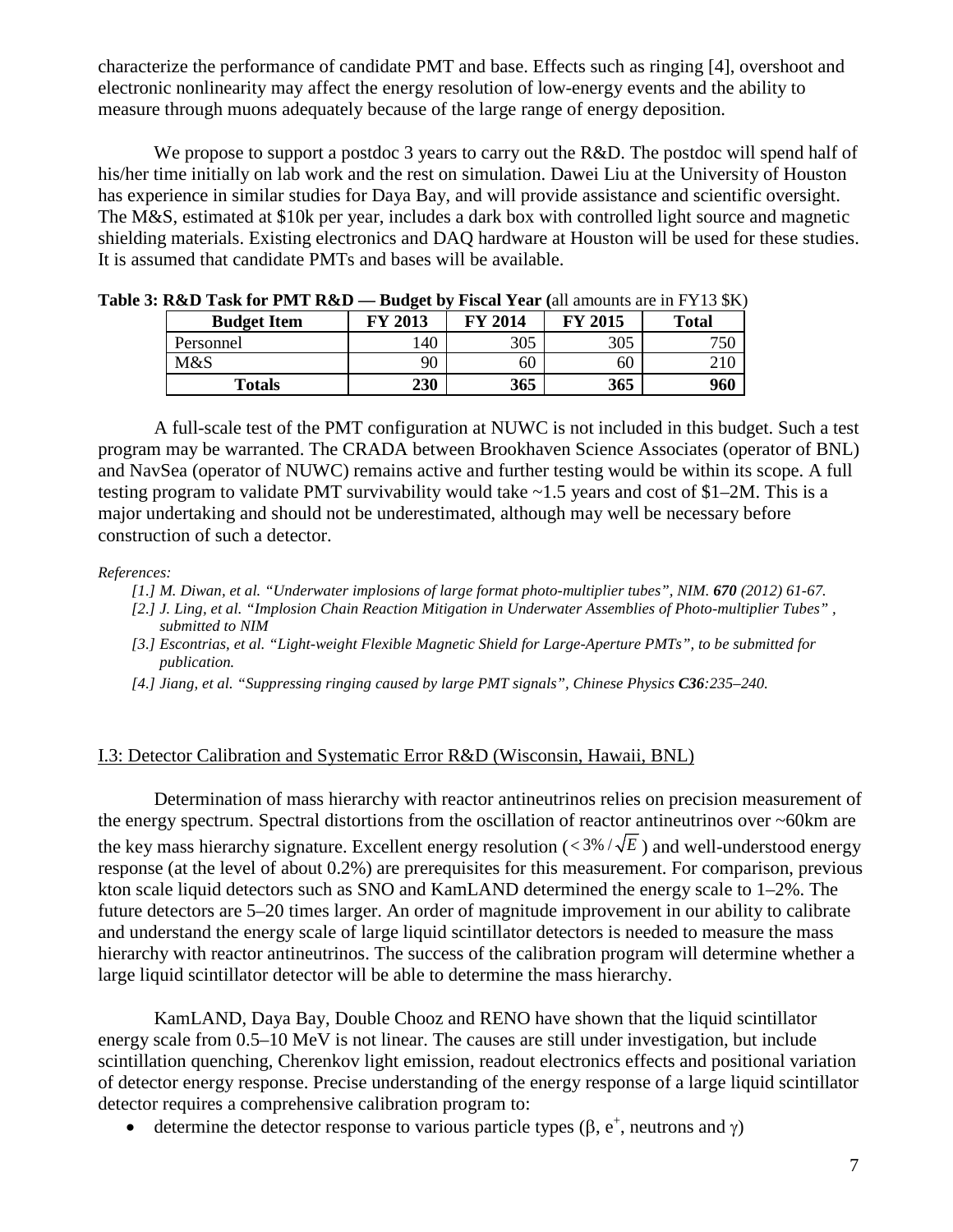- evaluate the energy response in the center and throughout the detector volume
- calibrate event reconstruction to determine the fiducial volume
- monitor stability of the energy response and provide corrections as needed.

The multi-kton size of proposed scintillator detectors poses extraordinary challenges to deployment of point-like calibration sources throughout the detector volume, the number of calibration source positions that can be sampled in a finite time and the understanding of the integrated detector response. As part of this calibration R&D program we will investigate mono-energetic radioactive sources as well as man-made variable energy sources, point-like sources and uniformly distributed sources, as well as short-lived isotopes and positron emitters.

The objectives of the R&D program proposed here are to:

- a) Define elements of a comprehensive calibration program that meets the required precision.
- b) Demonstrate technical feasibility of calibrating a large, multi-kton detector.

The specific R&D tasks include:

- 1. Select and design a comprehensive suite of calibration sources
- 2. Develop concepts for deployment and precise positioning of radioactive and light sources throughout a 20kton detector.
- 3. Develop a concept for injection and distribution of short-lived radioactive isotopes to calibrate the detector volume with uniformly distributed sources.
- 4. Study feasibility and cost of a 1–10MeV electron accelerator for the calibration of the reactor antineutrino spectrum with a variable energy device in the region of interest.

The overall calibration task is coordinated by Professor Karsten Heeger from Wisconsin with contributions from Hawaii, William & Mary and BNL. Heeger draws on his experience as the scientific lead for design and construction of the KamLAND  $4\pi$  full-volume calibration system and U.S. L2 manager for Daya Bay antineutrino detectors. The specific R&D tasks are described below.

#### I.3.1: Calibration Source Selection and Design (Wisconsin, BNL)

The detection of antineutrinos with a large liquid scintillator detector requires calibration of the detector response to  $e^{\dagger}, \beta, \gamma$  and neutrons over the energy range 0.5–10 MeV. The energy range of interest is determined by the reactor spectrum. This R&D tasks defines calibration sources, design, rate and encapsulation requirements and demonstrates expected energy calibration.

Radioactive sources of well-defined energy can establish low-energy detector response to gammas. Typical sources used in experiments such as Daya Bay include the <sup>68</sup>Ge (1.02MeV) positron annihilation and <sup>60</sup>Co (2.506MeV) gamma source. Neutron calibration sources include <sup>241</sup>Am-<sup>13</sup>C,  $^{252}$ Cf or Am-Be. Stable and pulsed LED sources as well as light sources based on scintillator sources (e.g.  $^{137}Cs$ ) are useful for PMT calibration. The source rate and specific geometric design (including encapsulation) will be optimized with GEANT4 simulations. Prototype sources will be procured, fabricated and characterized at the University of Wisconsin. Based on these specifications we will estimate calibration time requirements. Gamma sources are easy to obtain and encapsulate but their energies are limited to <3MeV. Higher-energy calibrations require other approaches.

Short-lived isotopes offer an opportunity for calibration with well-known beta spectrum, with higher-energy gamma rays that are otherwise inaccessible or with distributed sources throughout the detector volume. Short-lived sources were successfully deployed in SNO to simulate the <sup>8</sup>B neutrino spectrum. Two examples of artificially produced short-lived calibration sources are  $^{16}N$  and  $^{8}Li$ . The  ${}^{8}$ Li isotope can be created with a commercial deuterium-tritium (DT) neutron generator through the <sup>11</sup>B(n, $\alpha$ ) reaction and it decays with a Q-value of ~16.0MeV. The main beta-decay branch has end-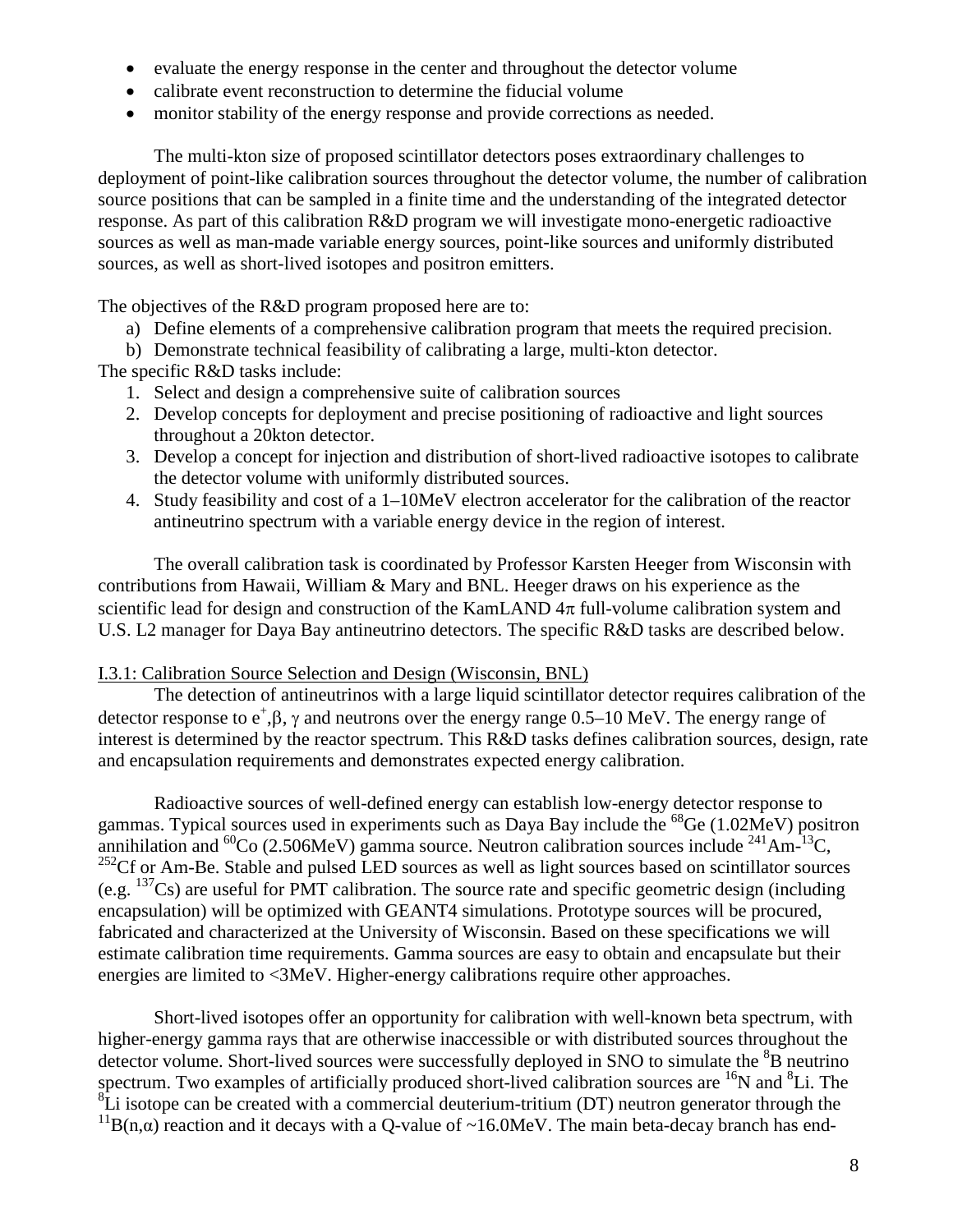point energy of 12.96MeV. The <sup>8</sup>Li isotope can be carried several meters to a decay chamber suspended inside the detector using a gas/aerosol transport system as in SNO [5]. The  $^{16}$ N isotope can be produced via the <sup>16</sup>O(n,p) reaction in CO<sub>2</sub> gas. A gas stream in capillary tubing can transfer the isotope into a decay chamber. In the case of SNO, the decay and trigger chamber blocked energetic beta particles but permitted the 6.13MeV gamma ray to enter the detector [6]. The ~6MeV gamma ray was the primary energy calibration in SNO as well as verification of the energy resolution and energy scale position dependence. As part of this R&D proposal, we will study the use of these (or similar) sources for a 20kton liquid scintillator detector. We will build a test stand with a DT generator, transfer tubing and liquid scintillator test chamber to understand and demonstrate the transfer of the isotopes over the longer distances involved in a multi-kton liquid scintillator detector. Postdoctoral researcher D. Webber from Wisconsin will lead this effort with scientific oversight from Heeger and senior scientist H. Band. Researcher T. Wise will provide technical assistance.

Calibration of the entire volume of a large liquid scintillator detector can only be achieved with distributed sources in the scintillator. Detector calibration with uniformly distributed sources allows calibration of the integrated detector response and comparison of events of known energies in different regions of the detector. At SNO <sup>24</sup>Na and <sup>222</sup>Rn were successfully used for in-situ detector calibration. We will survey short-lived isotopes, their production and injection concepts with a gas or scintillator stream into the detector [7]. We will focus on possible positron sources. U.Wisc will identify isotopes and develop a technical concept for injection and distribution of sources. The principles of isotope injection will be studied with a test chamber. Technical work will be led by Wise. Scientific oversight will be provided by Heeger, Band and Webber (U.Wisc) and M. Yeh (BNL).

Deployment of a variety of positron sources with energies in the non-linear range would provide a more direct indication of the energy scale for the reactor antineutrino signal. Most positron isotopes have short half-lives (from minutes to hours) such that loading them into scintillator would be a challenge. Water-based scintillator loading technology has proven loading (any) ions of interest within a short period time with an efficiency of  $\sim$ 100%. This might make feasible the loading of positron-sources to investigate scintillator non-linearity. The BNL group will study the use of waterbased scintillators for the loading of short-lived radioactive sources.

#### I.3.2: Source Deployment Concept for Point Sources (Hawaii)

Precise positioning of calibration sources throughout the target volume is important for assessing energy response non-uniformity within the detector. This task will be challenging due to the size of the 20kton detector. This R&D task will develop concepts for calibration with radioactive point sources using a camera-based system for source monitoring and positioning.

Rapid development of high quality, affordable cameras in recent years provides an attractive option for detector calibration with sources, using cameras to locate the source. Such an approach has been used in Borexino and led to 2cm positioning precision using a system of cameras mounted on the detector walls. A system of cameras mounted on the walls of the large scintillator detector may potentially allow locating mobile sources to 1cm. Utilization of such a system would not only provide knowledge of the precise source location, but would simplify the design of the 3D calibration system. The University of Hawaii group (task led by J. Maricic and R. Milincic) proposes to develop preliminary camera and 3D positioning system designs. Such a 3D positioning system would be free of the need for high precision remote operation and would be much easier and cheaper to fabricate.

The task includes choice of cameras, component radioactivity measurements, housing design, software development, optimization of light illumination and design of the calibration deployment system in conjunction with the cameras. The work will build upon the previously designed calibration system for the Double Chooz experiment and the DarkSide camera and calibration system.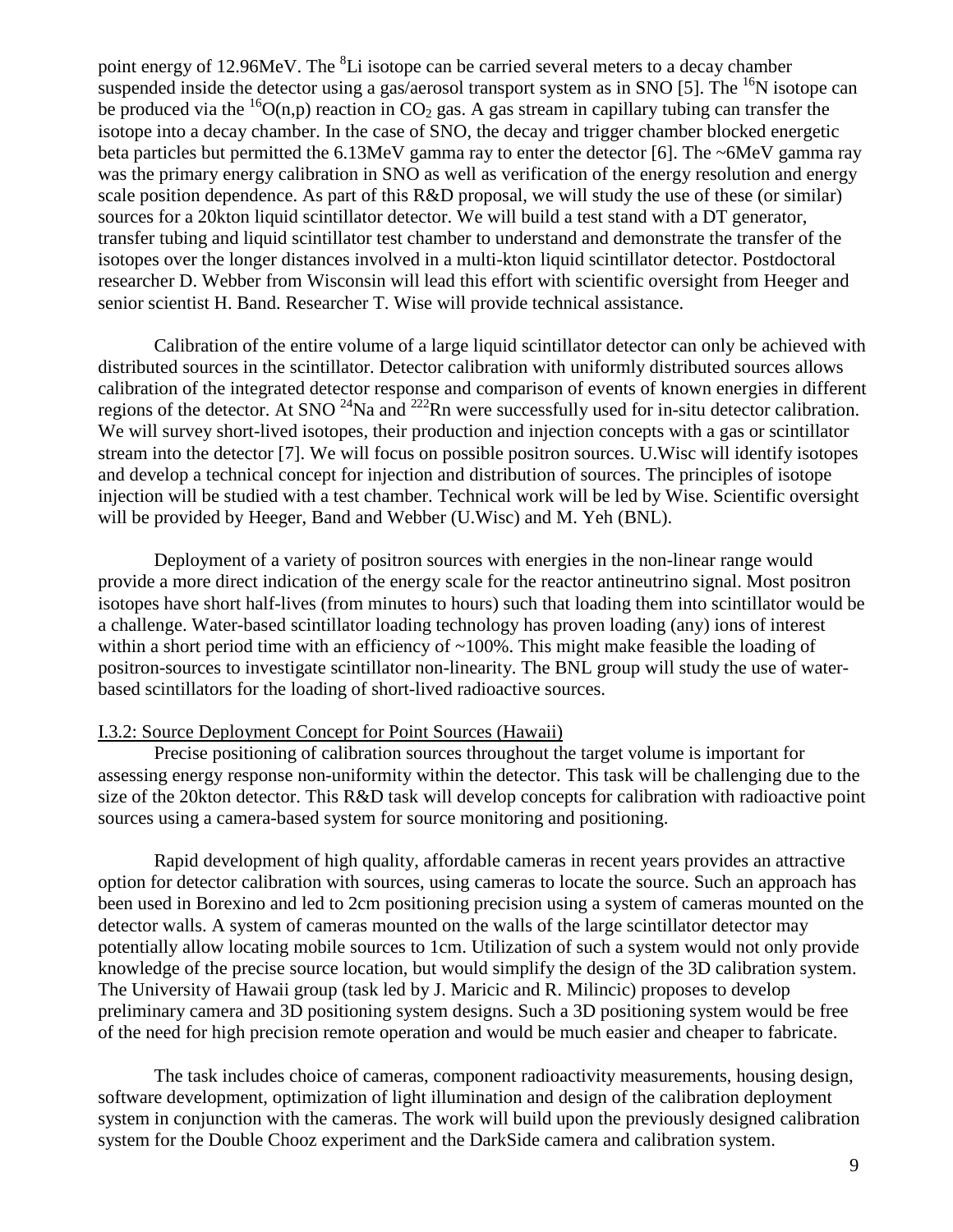#### I.3.3: Injection and Distribution System for Short-Lived Isotopes (Wisconsin)

Calibration of the entire volume of a large liquid scintillator detector can only be achieved with sources distributed in the scintillator. Injection and deployment of such sources in a 20kton-detector poses challenges including production and injection of isotopes over long distances and their distribution and mixing in the detector. Two approaches are under consideration: Either a series of fixed injection points or a movable tubular system that can be used to deliver the short-lived isotope into different detector regions. Wisconsin senior engineer Jeff Cherwinka and designer Amy Pagac will develop a conceptual design and define the detector integration requirements with the source positioning system (I.3.2). A prototype injection system will be developed and tested with the DT generator (I.3.1). Scientific oversight will be provided by Band and Heeger.

### I.3.4: A Variable-Energy Charged Particle Accelerator for Calibration (Wisconsin)

The goal of a large scintillator detector is a precise measurement of the spectrum of reactor antineutrinos in the energy range between 1–8 MeV. Spectral distortions due to neutrino oscillations, including the effects of mass hierarchy leave a signature over a several-MeV wide window. Radioactive sources provide either monoenergetic calibration or a continuous energy spectrum from beta-decay events. Precise calibration of the full energy spectrum would benefit from a calibration device with variable energy that allows a scan of the energy region of interest.

Low-energy electron accelerators have broad commercial applications in materials science, gas and water purification, sterilization and cargo inspection and customized turnkey electron and ion linacs are widely used in research [8,9]. In the energy range up to 5MeV direct current accelerators are used. Between 5–10MeV betatrons or RF linacs are favored. At these low energies no residual radioactivity is created. Direct current accelerators are offered by a number of commercial companies such as the Nissin High Voltage Corporation in Japan [10], and customized turnkey systems for research are offered by Research Instruments GmbH [11] for example. Together with accelerator experts from the Synchrotron Radiation Center at the University of Wisconsin, BNL, FNAL and/or SLAC we will study technical specifications of these devices and their potential application for calibration of a large liquid scintillator detector. Specific challenges include the stability of the beam energy and the beam delivery into the detector. Scientific oversight will be provided by Heeger and Band. Cherwinka will develop the integration requirements for such an accelerator-based system into a proposed future scintillator detector. Funds to support the technical consulting by an accelerator expert are requested as part of this task. A technical report describing the feasibility and possible implementation of an accelerator-based calibration source will be the deliverable of this work.

| <b>Budget Item</b> | FY 2013 | <b>FY 2014</b> | <b>FY 2015</b> | <b>Total</b> |
|--------------------|---------|----------------|----------------|--------------|
| Personnel          | 225     | 260            | 260            | 745          |
| M&S                | 40      | 160            | 135            | 340          |
| Totals             | 270     | 420            | 395            | 1,085        |

**Table 4: R&D Task for Calibration — Budget by Fiscal Year (**all amounts are in FY13 \$K)

*References*

*8. "Low-Energy Electron Accelerator Applications", V. Shvedunov,* <http://icc.ub.edu/congress/ESP-RUS2011/>

- *10. NIHV Corporation,* <http://www.nhv.jp/en/index.html>
- *11. Research Instruments GmBH,* <http://www.research-instruments.de/frontend/publications-linear-accelerators>

*<sup>5.</sup> "The 16N Source for the Sudbury Neutrino Observatory", M. Dragowsky et al, NIMA481 (2002) 284*

*<sup>6.</sup> "The <sup>8</sup> Li Calibration Source for the Sudbury Neutrino Observatory", N. Tagg et al, NIMA489 (2002) 178*

*<sup>7.</sup> "The calibration of the Sudbury Neutrino Observatory using uniformly distributed radioactive sources", K. Boudjemline et al, NIM A620 (2010) 171*

*<sup>9.</sup> "A 0.5 to 50 MeV Electron Linear Accelerator System", C.Piel et al, Particle Accelerator Conference, 2007.*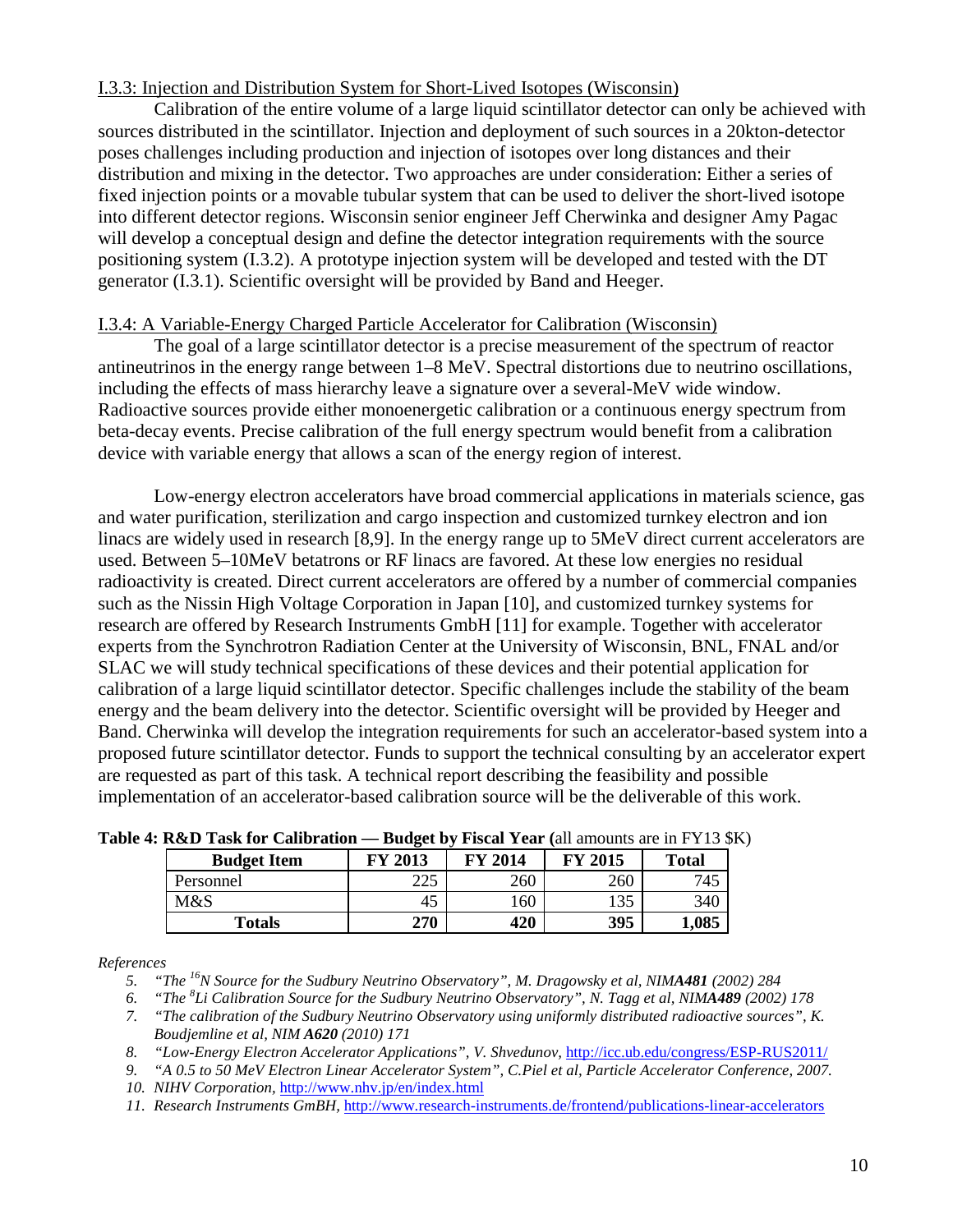## I.4: Front-end and Trigger Electronics R&D (BNL, Hawaii)

The requirements and specifications of the front-end electronics and trigger system, in particular, the linearity of the charge measurement, dynamic range of time and charge measurements, multiple hit and pileup resolution capability, waveform digitization frequency, types of triggers and their implementation are critical for the experiment. This task is led by H. Takai and S. Rescia (BNL) and J.G. Learned and G. Varner (Hawaii).

A large liquid scintillator detector will have approximately 20,000 PMTs that need to be read out. The readout should address the issue of accurate measurement of low-level signals of interest while simultaneously preserving information of large signals originating from muons in the detector. To readout the detector we propose a system that will digitize and group signals close to the PMTs and transport the digital information on fiber optics to the DAQ. At the front end we plan to implement a dynamic range compressor [12] that will preserve the linearity of both low and high amplitude signals. The proposed solution will preserve the number of channels and reduce the number of cables that will carry signals out of the detector for further processing.

We propose a configuration of clustered digitization electronics, each servicing from 16 to 32 PMTs. Each digitizer unit reports (and receives instructions) via fiber optics to the central digital signal processing and recording in the main data acquisition system. The optical modules can be attached with short cables to the digitizer at ambient pressure in oil and thus not subject to leakage. The digitizer we plan to use was developed for the fifth generation TeV Array with Gsa/s sampling and Experimental Trigger (TARGET) [13]. This ASIC contains 16 channels of transient waveform recorder designed for highly pixelated photon detectors for large neutrino and muon detectors.

A compressor for liquid argon signals (also with large dynamic range) was successfully implemented during ATLAS detector R&D. For successful use it is necessary that the waveform is digitized and later reconstructed by proper algorithms. As most of the proposed front-end readout will be located inside the detector, reliability of connections and electronics is critical. In the past, electronics have been deployed in other experiments with little to no access and we are quite confident that a solution to achieve the necessary reliability is possible.

We propose that BNL and the University of Hawaii cooperate in development of a readout chain that can be immersed in the detector, group the signals in blocks of 16–32 and send digitized information to the data acquisition chain. BNL will work on developing the signal compressor and carry out studies of system reliability. Hawaii will be responsible for developing the digitization system. Short cables will connect the PMTs to submersed electronics boxes where they will be conditioned and digitized. The signal compressor will be tailored to the PMT signals with a very short shaping time to restore the signal to the baseline. The electronics board will be located in protective casing to service 16–32 channels. Design of a reliable system is central to this R&D effort.

**Table 5: R&D Task for Electronics — Budget by Fiscal Year (**all amounts are in FY13 \$K)

| <b>Budget Item</b> | FY 2013 | <b>FY 2014</b> | FY 2015 | <b>Total</b> |
|--------------------|---------|----------------|---------|--------------|
| Personnel          | 60      | 150            | 150     | 360          |
| M&S                | 95      | 190            | 190     |              |
| <b>Totals</b>      | 155     | 340            | 340     | 835          |

*References:*

- *[12.] W.E. Cleland, D. Lissauer, V. Radeka, S. Rescia, H. Takai and I. Wingerter-Seez, Dynamic Range Compression in Liquid Argon Calorimeter, BNL 63670, DOI 10.2172/432972, 31 Dec 1996.*
- *[13.]K. Bechtol, S. Funk, A. Okumura, L. Ruckman, A. Simons, H. Tajima, J. Vandenbroucke and G. Varner, TARGET: A multi-channel digitizer chip for very-high-energy gamma-ray telescopes, arXiv:1105.1832 (2011)*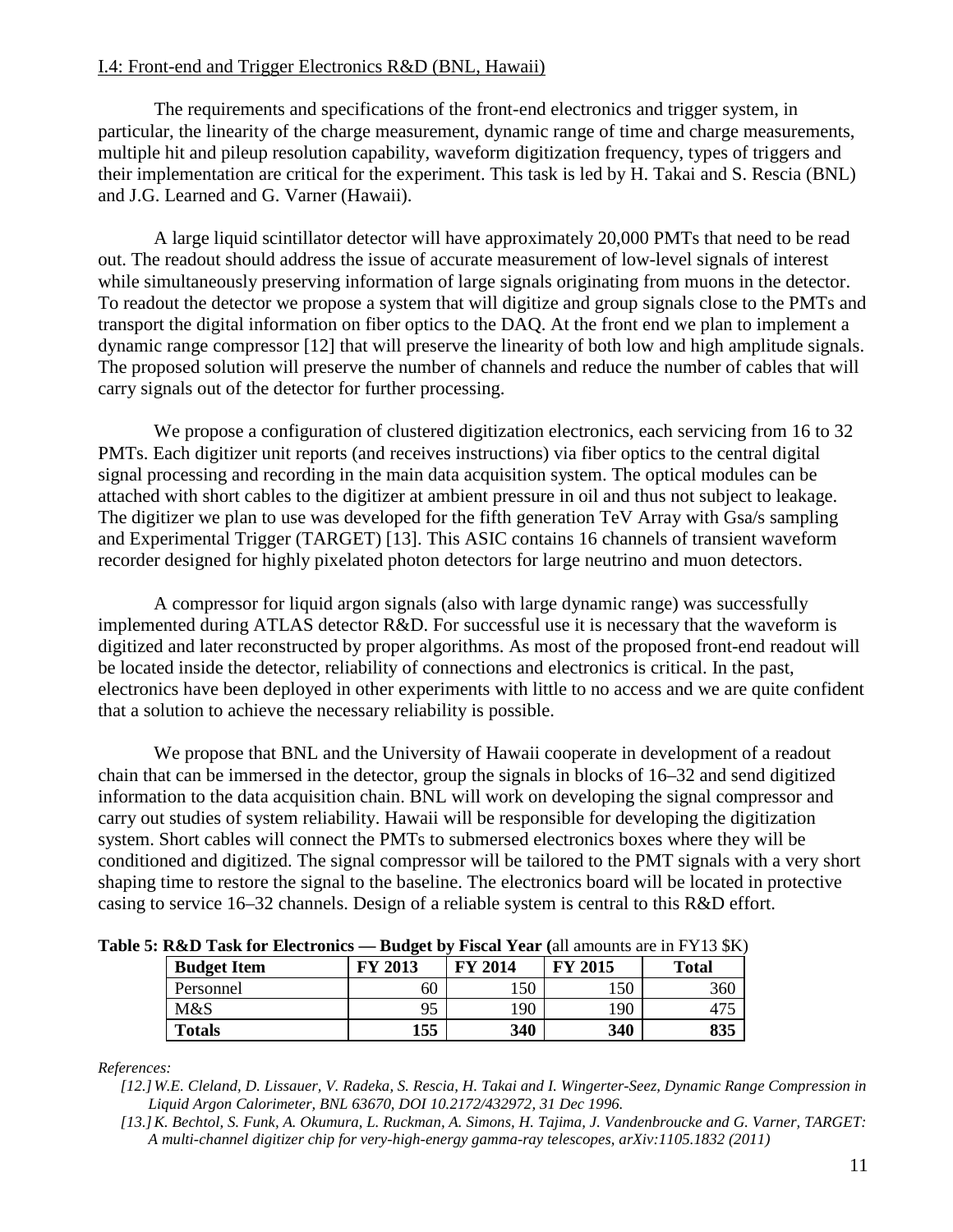## I.5: Simulation of the Experiment

A critical element of large liquid scintillator reactor antineutrino experiments is a thorough understanding of the key design issues. A full detector simulation is crucial to investigate the impact of various factors on the mass hierarchy measurement: detector design, LS properties, backgrounds, electronics, energy calibration and reconstruction. We plan to develop a simulation package based on Daya Bay's NuWa simulation and analysis framework. NuWa was proven through Daya Bay's successful discovery of  $\theta_{13}$  with a very fast analysis turnaround. Since the mass hierarchy experiment will be based on similar liquid scintillator technology, the existing physics models and material properties will save time. However, since the mass hierarchy experiment is much larger with different optical sensors and electronic systems, even with use of NuWa, considerable work is needed.

In addition to performance simulations of large liquid scintillator detectors, the simulation team is responsible to understand sensitivity under various scenarios and alternative or improved designs. One potential improvement is to deploy a  $2<sup>nd</sup>$  detector at a 30–40km baseline. Preliminary investigations indicate that this design could mitigate detector energy scale requirements.

The implementation and maintenance of the simulation effort is estimated to require three to four NuWa experts. In 2013 we need ≥50% of their effort to set up a new NuWa branch for the large scintillator detector. We plan to finish this NuWa modification by fall 2013. The goals of stage 1 are:

- 1. Set up code and file repositories.
- 2. Implement baseline large scintillator detector design geometry.
- 3. Obtain preliminary detector performance simulation results for the baseline design. The emphasis will be on detector uniformity and energy resolution, which is closely related to the liquid scintillator transparency and PMT photocathode coverage.
- 4. Sensitivity studies will provide detector performance requirements, especially energy resolution and energy scale calibration.

Following this we need more postdocs and students to test and improve the simulation package. Stage 2 goals are expected to be achieved by the end of 2013:

- 1. Simulation with readily replaceable detector designs is achieved to facilitate comparison of different detector designs.
- 2. Preliminary event reconstruction algorithms are available. Background and calibration system design studies initiated.
- 3. Detailed and realistic PMT and electronics models are implemented. Preliminary understanding of PMT/electronics performance on detector performance is obtained.
- 4. Detector performance simulation with various liquid scintillator properties is ready. Impact of liquid scintillator coupled with PMT and electronics on performance is understood.
- 5. Simulation of calibration systems implemented and simulated calibration data available for performance studies.

6. Preliminary performance comparisons between different detector designs are completed. In 2014 the  $3<sup>rd</sup>$  stage of simulation effort will provide quantitative requirements to PMT selection, photocathode coverage, electronics performance and liquid scintillator properties. The calibration system performance will be fully evaluated and compared with design requirements. By the end of 2014, we expect concrete detector performance comparisons to inform detector designs with the best knowledge of detector material and component choices. In 2015 we expect to have detector design and performance for all primary and secondary physics topics, cross checked by different simulation teams and work will proceed to merge this knowledge into a complete simulation and analysis framework.

We expect to start with 4 postdocs and scientists. We expect the total number of postdocs will grow to ~6 with each spending ~50% of his or her time on simulations. All postdocs will contribute to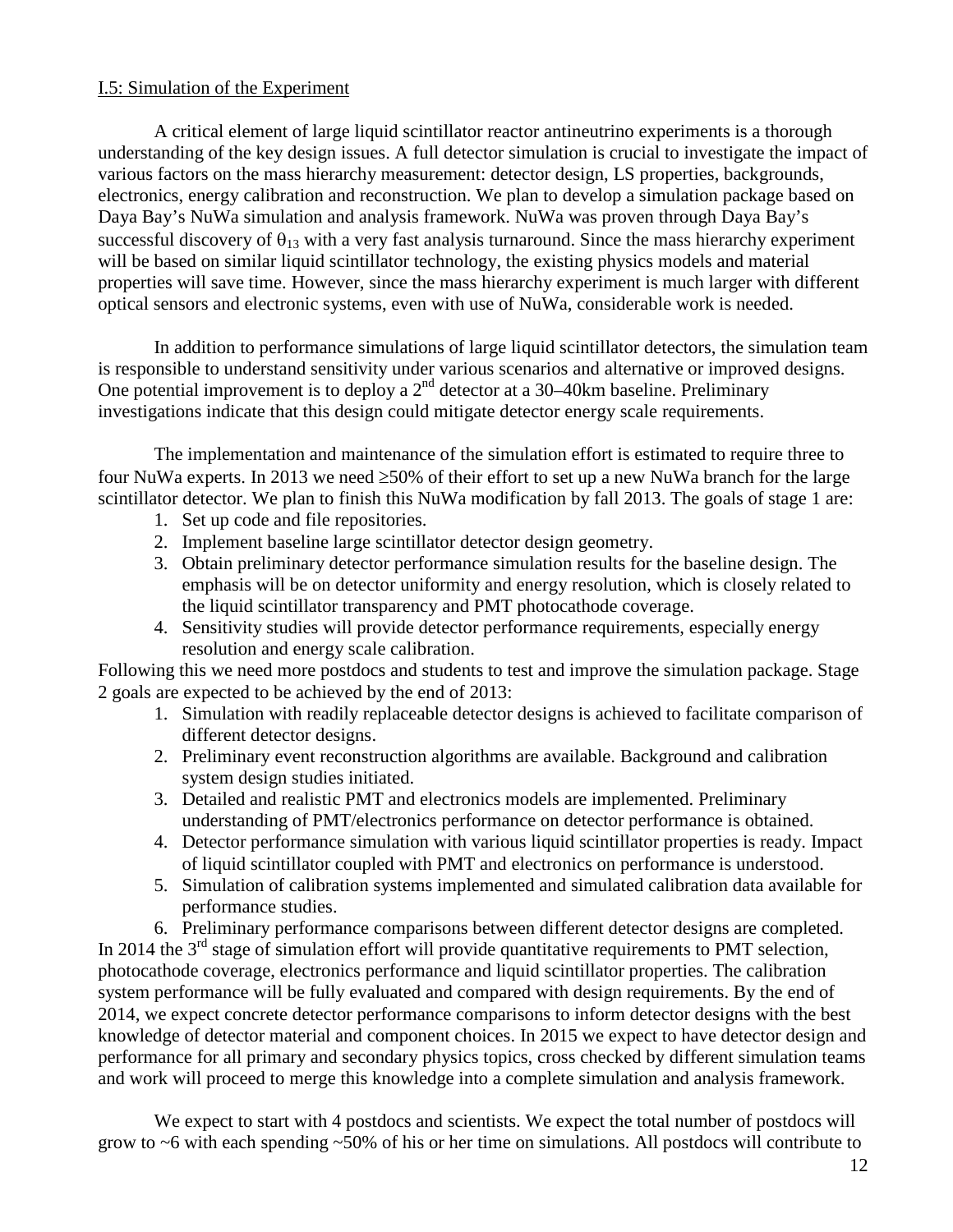the primary neutrino oscillation performance but some will focus on detector performance for various secondary physics topics like geoneutrinos, supernova neutrinos and solar neutrinos. The budget table below shows a personnel increase to this level during FY 2013, reaching full level in FY 2014.

| <b>Budget Item</b> | 2013           | FY 2014 | 2015<br>FV. | <b>Total</b> |
|--------------------|----------------|---------|-------------|--------------|
| Personnel          | l0             | 300     | 300         |              |
| M&S                | $\cap \subset$ |         | 30          |              |
| <b>Totals</b>      | 35             | 355     | 330         | 720          |

**Table 6: R&D Task for Simulations — Budget by Fiscal Year (**all amounts are in FY13 \$K)

## I.6: Project Initiation

A decision by the U.S. to develop the capabilities inherent in a large liquid scintillator detector to measure reactor antineutrino disappearance and neutrino mass hierarchy requires an understanding of the scope of such an investment and its cost and schedule. This R&D task would develop this understanding in support of a possible decision to invest in this capability. For example, a U.S. contribution to an experiment such as Daya Bay II requires an understanding of the international schedule, definition of potential U.S. scope and development of a schedule that is consistent with the U.S. funding process. Other possible experiments will be considered. Early identification of possible issues of integration of a U.S. contribution to an international experiment is needed. The budget table below shows the effort needed to develop the scope, cost and schedule.

**Table 7: Project Development — Budget by Fiscal Year (**all amounts are in FY13 \$K)

| <b>Budget Item</b> | 2013<br>FV | FV<br>$\sqrt{2014}$ | 2015<br>FV | <b>Total</b> |
|--------------------|------------|---------------------|------------|--------------|
| Personnel          | 60         | 210                 | 210        | 48C          |
| M&S                | 45         | 50                  | 50         | .45          |
| Totals             | 105        | 260                 | 260        | 625          |

## **II. Summary**

An important capability currently missing from the U.S. portfolio is a large liquid scintillator detector with excellent energy resolution capable of measuring neutrino mass hierarchy via reactor neutrino disappearance. The Chinese Daya Bay II experiment proposes a definitive mass hierarchy measurement with such a detector. Civil construction of an underground laboratory is scheduled to begin as early as 2014, with data taking projected to begin in 2020. The short time scale of the Chinese project motivates a quick U.S. response and rapid ramp-up of U.S. R&D effort to remain competitive.